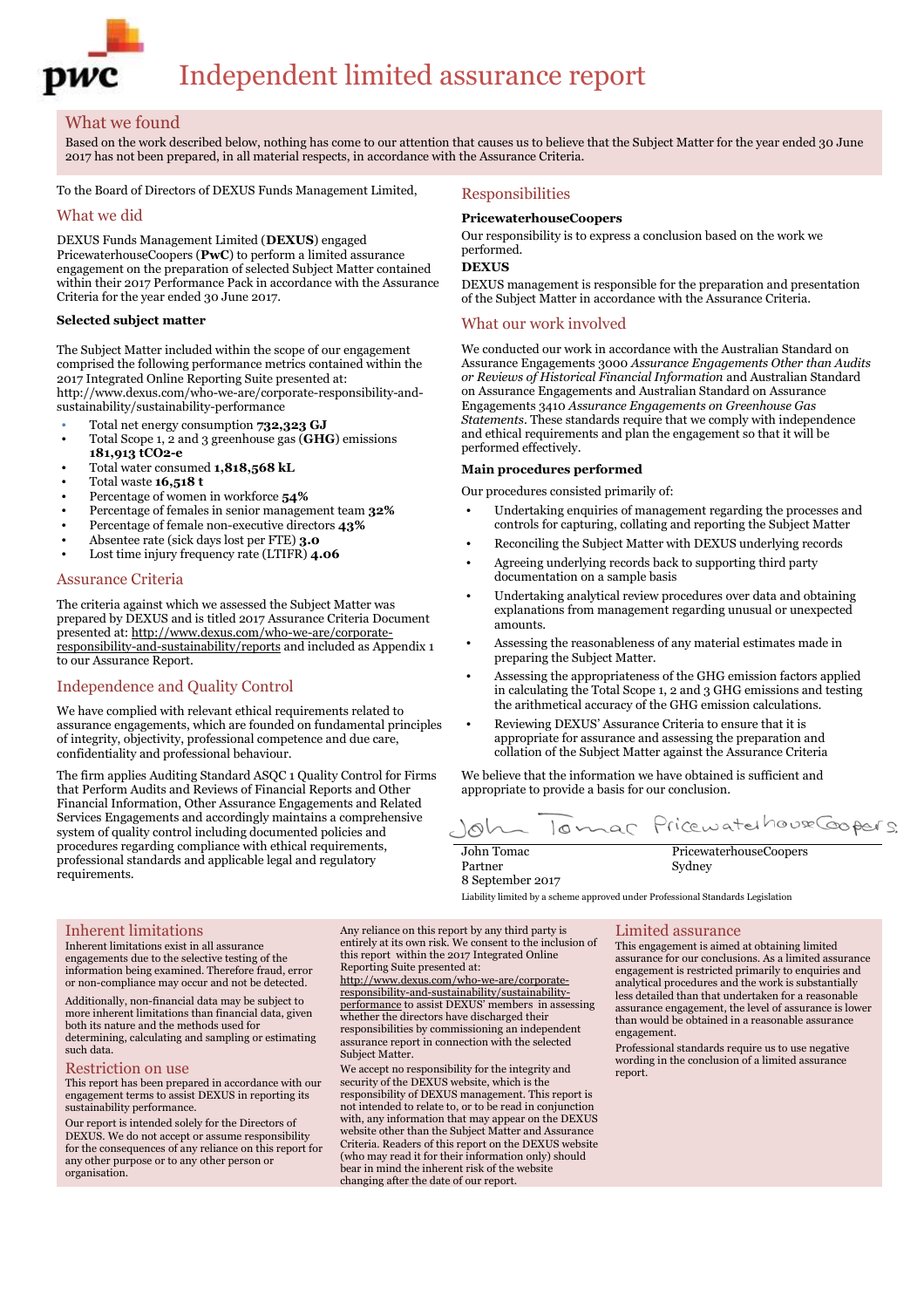# **2017 assurance criteria**

# **Criteria for reporting on selected information included within the scope for assurance**

dexus I

The following criteria were used by Dexus to prepare the selected subject matter assured by PricewaterhouseCoopers (PwC) included within the 2017 Dexus Performance Pack set out below.

| <b>Section of CR&amp;S Reporting</b>                                                                             | Matter subject to assurance                                                                                                                                                                                                                       |  |
|------------------------------------------------------------------------------------------------------------------|---------------------------------------------------------------------------------------------------------------------------------------------------------------------------------------------------------------------------------------------------|--|
| <b>Environment</b><br>Group<br>environmental<br>summary                                                          | Total scope 1, 2 and 3 greenhouse gas emissions (GHG) ( $t$ CO <sub>2</sub> -e)<br>Total net energy consumed (electricity, natural gas, diesel, solar)<br>(GJ)<br>Total water consumed (kL)<br>—<br>Total waste (tonnes)                          |  |
| <b>Employees</b><br>Work statistics<br>Engagement and<br>leave<br>Work health &<br>safety, and<br>discrimination | <b>HR</b> Indicators<br>Percentage of female employees<br>Percentage of females in senior management<br>Percentage of female non-executive directors<br>Absentee rate (days per employee)<br>Safety indicators<br>Lost time injury frequency rate |  |

Dexus believes that underlying data presented for other areas of the 2017 Annual Report is sound.

#### **Parameters used in the preparation of the subject matter - Environment**

Dexus applied the following parameters in calculating the reported GHG emissions, energy and water consumption data, and waste data described above:

| <b>Item</b>        | <b>Description</b>                                                                                                          |              |                                                                                                                                                                                                                                                                                                                                                                                                                                                   |
|--------------------|-----------------------------------------------------------------------------------------------------------------------------|--------------|---------------------------------------------------------------------------------------------------------------------------------------------------------------------------------------------------------------------------------------------------------------------------------------------------------------------------------------------------------------------------------------------------------------------------------------------------|
| Reporting period   | 1 July 2016 to 30 June 2017                                                                                                 |              |                                                                                                                                                                                                                                                                                                                                                                                                                                                   |
| Reporting boundary | ending June 30, 2017.                                                                                                       |              | Unless otherwise stated, Dexus applied the principles contained within<br>the National Greenhouse and Energy Reporting Act 2007 (NGERA) and<br>its associated guidelines. Unless otherwise stated below, the reporting<br>boundary comprises those facilities in Australia which fall under the<br>operational control of members of the group of which Dexus Holdings<br>Limited is the controlling corporation for part of all of the 12 months |
|                    | The operations covered under the scope of reporting are consistent with<br>Dexus's operation as a property business, being: |              |                                                                                                                                                                                                                                                                                                                                                                                                                                                   |
|                    | 1 <sub>1</sub>                                                                                                              |              | <b>Property investment</b> including directly owned assets and<br>assets managed on behalf of third party investors.<br>Property investment comprises:                                                                                                                                                                                                                                                                                            |
|                    |                                                                                                                             | a.           | Office assets                                                                                                                                                                                                                                                                                                                                                                                                                                     |
|                    |                                                                                                                             | b.           | Industrial assets                                                                                                                                                                                                                                                                                                                                                                                                                                 |
|                    |                                                                                                                             | $\mathbf{C}$ | Retail assets.                                                                                                                                                                                                                                                                                                                                                                                                                                    |
|                    | 2.                                                                                                                          |              | <b>Occupied premises</b> being Dexus occupied tenancies.                                                                                                                                                                                                                                                                                                                                                                                          |
|                    |                                                                                                                             |              | <b>Property development</b> is excluded from the boundary of operational<br>control for Australia. Operational control of the development site is<br>handed over at Practical Completion of the development.                                                                                                                                                                                                                                      |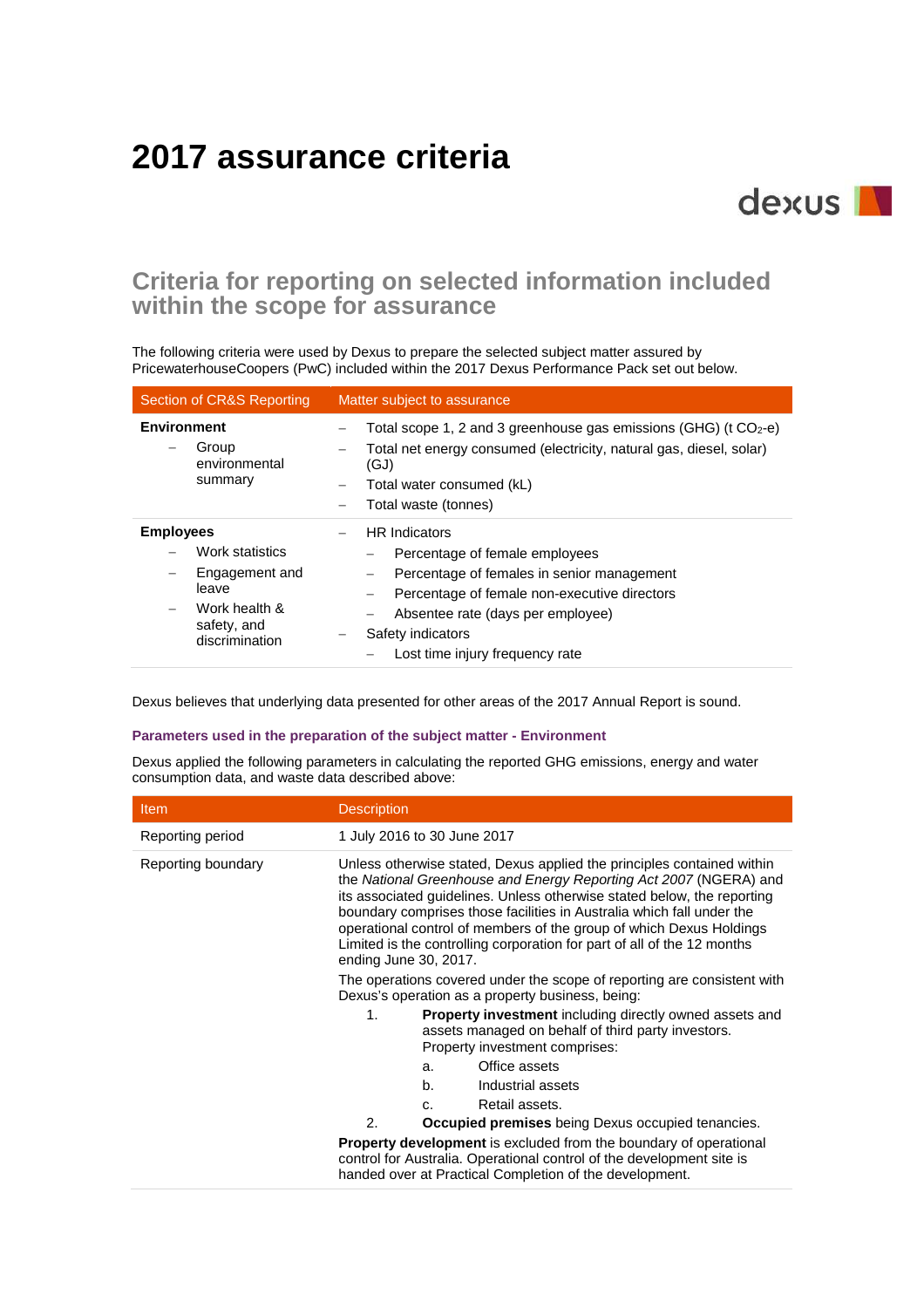| Total Scope 1, 2 and 3 GHG<br>emissions | Total GHG comprises Scope 1, Scope 2 and Scope 3 GHG within the<br>reporting boundary for Australia.<br>'Scopes' are defined under the international reporting framework of the<br>World Resources Institute/World Business Council for Sustainable<br>Development reported in The Greenhouse Gas Protocol: A Corporate<br>Accounting and Reporting Standard and have been adopted by the<br>NGERA.<br>Reporting is in alignment with the NGERA and its associated guidelines<br>with the exception of Scope 3 GHG emissions as described<br>below. GHG are measured in carbon dioxide equivalents and<br>expressed in tonnes (tCO <sub>2</sub> -e).                                                                                                                                                                                                                                                                                                                                                                                                                                                                             |
|-----------------------------------------|----------------------------------------------------------------------------------------------------------------------------------------------------------------------------------------------------------------------------------------------------------------------------------------------------------------------------------------------------------------------------------------------------------------------------------------------------------------------------------------------------------------------------------------------------------------------------------------------------------------------------------------------------------------------------------------------------------------------------------------------------------------------------------------------------------------------------------------------------------------------------------------------------------------------------------------------------------------------------------------------------------------------------------------------------------------------------------------------------------------------------------|
| Scope 1 GHG emissions                   | Scope 1 emissions (direct emissions) comprise GHG emission under<br>associated with fuel combustion and use of hydrofluorocarbons for the<br>following sources:                                                                                                                                                                                                                                                                                                                                                                                                                                                                                                                                                                                                                                                                                                                                                                                                                                                                                                                                                                  |
|                                         | Natural gas (used for heating air and water). Natural gas data<br>is derived from supply authority billing. Meter data and/or<br>estimated data is applied based on Dexus's methodology, set<br>out below, if billing data is unavailable at the time of reporting.<br>Diesel Oil (Diesel). Diesel data is collected from site<br>operations managers and is sourced from delivery invoices for<br>diesel purchases and periodic diesel tank level readings.<br>Billing data and/or estimated data is applied based on Dexus's<br>methodology if billing data is unavailable at the time of<br>reporting.<br>Refrigerant gases (used within air conditioning equipment).<br>The data for refrigerant gases is derived from a refrigerant<br>register that lists all equipment under Dexus operational<br>control containing hydofluorocarbons reportable under<br>NGERA.<br>Dexus does not have company fleet vehicles and no vehicle related<br>emissions have been reported.<br>Scope 1 emissions have been calculated according to the National<br>Greenhouse and Energy Reporting (Measurement) Determination, July<br>2016. |
| Scope 2 GHG emissions                   | Scope 2 emissions (indirect emissions) comprise GHG associated with<br>grid-purchased electricity used for lighting and power. The data is<br>provided by supply authority billing. Meter and/or estimated data is<br>applied based on Dexus's methodology if billing data is unavailable at<br>the time of reporting.<br>Scope 2 emissions have been calculated according to the National<br>Greenhouse and Energy Reporting (Measurement) Determination, July<br>2016.                                                                                                                                                                                                                                                                                                                                                                                                                                                                                                                                                                                                                                                         |
| Scope 3 GHG emissions                   | Scope 3 emissions (other indirect emissions) comprise GHG associated<br>with transmission and distribution losses ("energy losses") associated<br>with energy use, waste sent to landfill and emissions from corporate<br>operations including office paper use, corporate travel and employee<br>commuting.<br>Data for energy losses is that used to calculate scope 1 and 2<br>emissions.<br>Data for waste to landfill is provided by waste contractors directly or<br>collated by site managers from data provided by waste contractors.<br>Estimated data is applied based on Dexus's methodology if billing data<br>is unavailable at the time of reporting.<br>Data for corporate operations has been compiled in accordance with<br>the Australian National Carbon Offset Standard (NCOS), version 3,<br>November 2015.<br>Scope 3 emissions have been calculated according to the National<br>Greenhouse Accounts (NGA) Factors, August 2016.                                                                                                                                                                          |
|                                         | Emissions for corporate air travel have been calculated according to the<br>2016 Government GHG Conversion Factors for Company Reporting                                                                                                                                                                                                                                                                                                                                                                                                                                                                                                                                                                                                                                                                                                                                                                                                                                                                                                                                                                                         |

N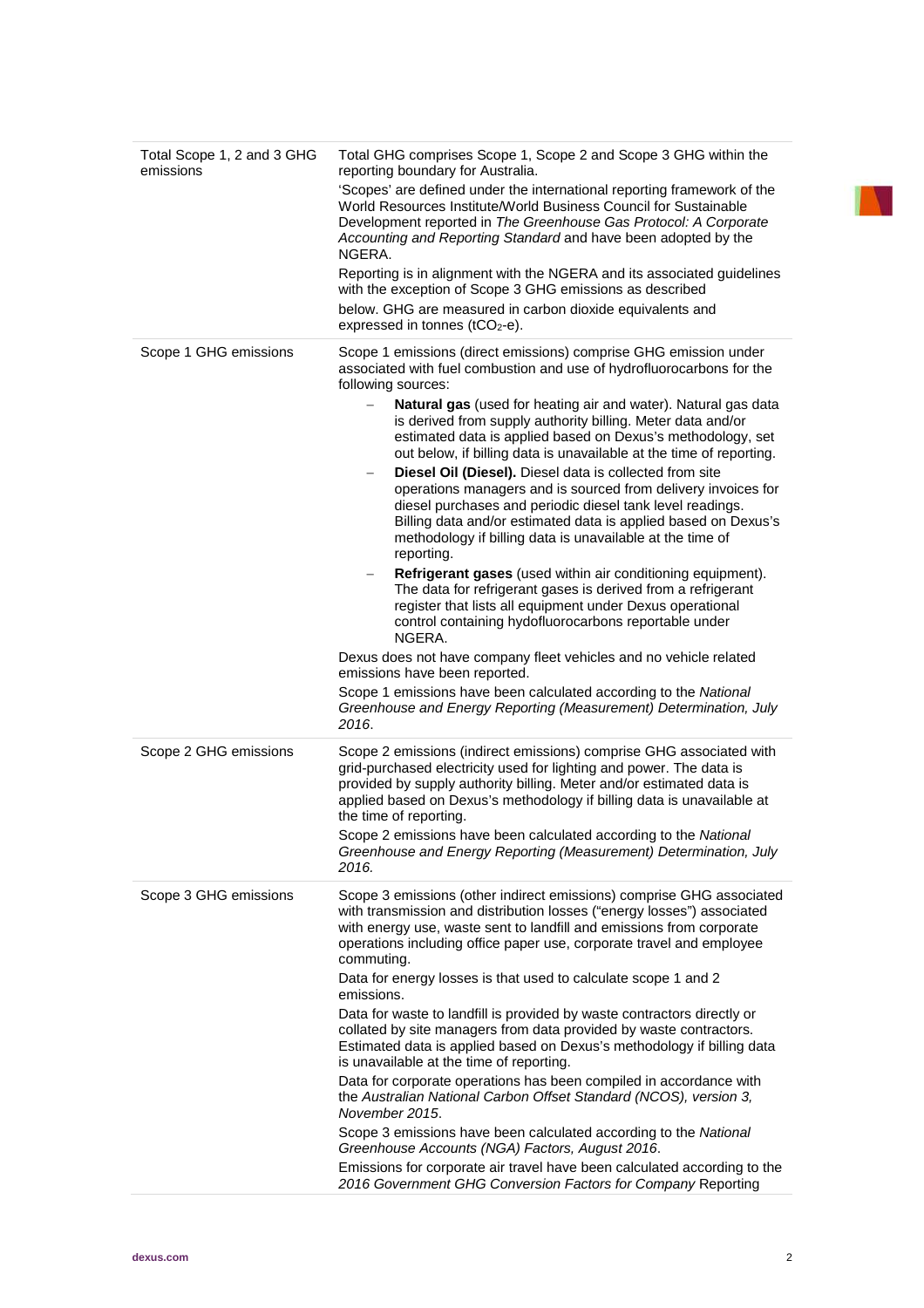|                           | and associated 2016 Carbon Factors published by the United<br>Kingdom's Department of Environment, Food and Rural Affairs<br>(DEFRA).                                                                                                                                                                                                                                                                                                                                                                     |
|---------------------------|-----------------------------------------------------------------------------------------------------------------------------------------------------------------------------------------------------------------------------------------------------------------------------------------------------------------------------------------------------------------------------------------------------------------------------------------------------------------------------------------------------------|
| Total energy consumed     | Energy consumed comprises natural gas, diesel and electricity<br>purchased by Dexus for facilities within the reporting boundary for<br>Australia.                                                                                                                                                                                                                                                                                                                                                        |
|                           | Energy consumed also comprises secondary electricity that is<br>generated from conversion of solar energy, and natural gas or diesel via<br>combustion, for consumption within the facility.                                                                                                                                                                                                                                                                                                              |
|                           | Energy consumed is calculated as a total figure converting measured<br>usage to gigajoules using the methods and conversion factors specified<br>within the National Greenhouse and Energy Reporting (Measurement)<br>Determination, July 2016.                                                                                                                                                                                                                                                           |
|                           | Energy consumption has been based on quantities invoiced or metered<br>by suppliers. Estimates are used when billing data is unavailable and<br>these are based on Dexus's methodology, drawing from secondary<br>sources such as meter data or based on seasonal historical estimates.                                                                                                                                                                                                                   |
| Energy produced           | Energy produced comprises energy captured from natural sources and<br>the manufacture of energy from transformation from another fuel source<br>within Dexus for facilities within the reporting boundary for subsequent<br>consumption onsite or export offsite.                                                                                                                                                                                                                                         |
|                           | Energy produced comprises:                                                                                                                                                                                                                                                                                                                                                                                                                                                                                |
|                           | Electricity production from solar radiation (solar PV). The<br>data for electricity production from solar radiation is derived<br>from site based sub meters. Estimated data is applied based<br>on Dexus's methodology if meter data is unavailable at the<br>time of reporting.                                                                                                                                                                                                                         |
|                           | Electricity production from thermal generation<br>(cogeneration and diesel generators). Data for electricity<br>production from thermal generation is derived direct<br>measurement or from incoming natural gas or diesel utility<br>data that is multiplied by efficiency factors of 32% for natural<br>gas and 40% for diesel, which represent the estimated<br>electricity yield. Estimated data is applied based on Dexus's<br>methodology if meter data is unavailable at the time of<br>reporting. |
|                           | Energy produced is calculated as a total figure converting measured<br>usage to gigajoules using the methods and conversion factors specified<br>within the National Greenhouse and Energy Reporting (Measurement)<br>Determination, July 2016.                                                                                                                                                                                                                                                           |
| Total net energy consumed | Total net energy consumed is defined as the energy consumed minus<br>the energy produced within the reporting boundary.                                                                                                                                                                                                                                                                                                                                                                                   |
| Water consumption         | Water consumption is based on quantities invoiced or metered by<br>suppliers. Water consumption comprises:                                                                                                                                                                                                                                                                                                                                                                                                |
|                           | Water purchased by Dexus from local water authorities and<br>suppliers for assets for which Dexus has operational control                                                                                                                                                                                                                                                                                                                                                                                 |
|                           | Water purchased by Dexus on behalf of industrial assets which<br>are under the operational control of tenants, but where the<br>asset has water outlets that Dexus can use for landscaping<br>and external cleaning or external amenities                                                                                                                                                                                                                                                                 |
|                           | Water consumption excludes water use from onsite water recycling and<br>rainwater harvesting.                                                                                                                                                                                                                                                                                                                                                                                                             |
| Total waste               | Total waste is based on volume or weight quantities invoiced by waste<br>contractors. Total waste comprises:                                                                                                                                                                                                                                                                                                                                                                                              |
|                           | Waste measured in weight that is sent to landfill by waste and<br>cleaning contractors on behalf of Dexus and our customers for<br>office and retail assets for which Dexus has operational<br>control.                                                                                                                                                                                                                                                                                                   |

**INTERNATIONAL PROPERTY**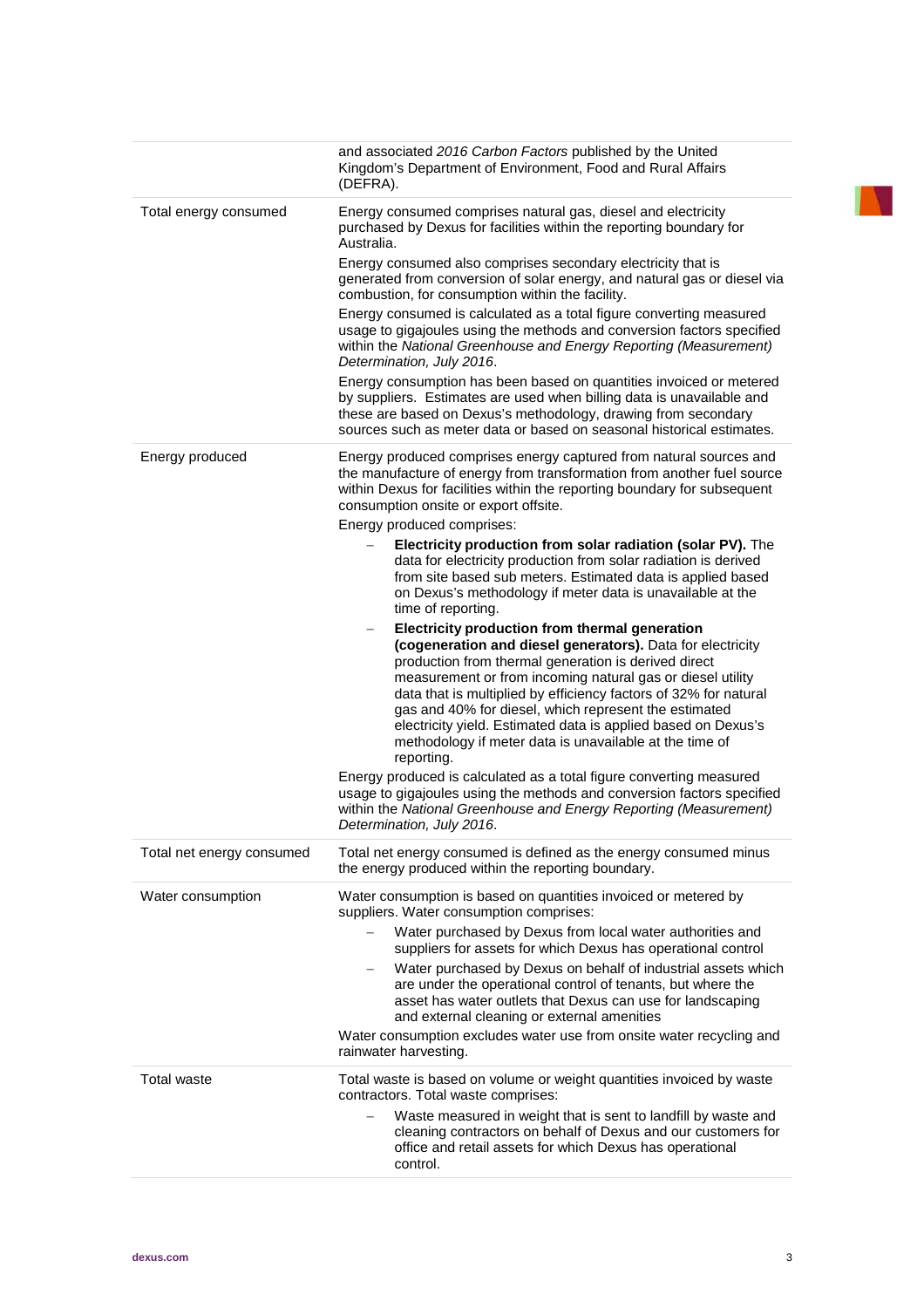|                                   |                | Recycling measured in weight that is diverted from landfill by<br>waste and cleaning contractors on behalf of Dexus and our<br>customers for office and retail assets for which Dexus has<br>operational control.                                                              |
|-----------------------------------|----------------|--------------------------------------------------------------------------------------------------------------------------------------------------------------------------------------------------------------------------------------------------------------------------------|
|                                   |                | Where waste and recycling data is based off volumes rather than actual<br>weights, waste contractors use a predetermined density factor in order<br>to report to Dexus in weight.                                                                                              |
|                                   |                | Waste contractors may apply different density factors based on their<br>historical analysis of different waste collection practices employed at<br>Dexus facilities. For example, there may be variations in bin size and<br>average bin fullness across different facilities. |
|                                   |                | Total waste excludes waste to landfill and recycling for industrial assets<br>as Dexus does not have operational control over waste collection.                                                                                                                                |
|                                   |                | Furthermore, waste data is not available for all office and retail facilities.<br>The site area of those facilities that have been reported represents 98%<br>of the total lettable area of retail and office facilities.                                                      |
|                                   |                |                                                                                                                                                                                                                                                                                |
| Data confidence and<br>estimation |                | Where primary data such as utility invoices have not been received,<br>estimates are applied using the following prioritised data methodology:                                                                                                                                 |
|                                   | 1 <sub>1</sub> | 30 minute interval water and gas metering data supplied<br>by MP/MDA Metering Dynamics                                                                                                                                                                                         |
|                                   | 2.             | Estimated data using an estimate that accounts for<br>seasonal variances derived by:                                                                                                                                                                                           |
|                                   |                | Derived from an actual figure for the same period<br>a.<br>in the prior year, adjusted for the length of the<br>gap.                                                                                                                                                           |
|                                   |                | Derived from an actual figure for the prior month,<br>b.<br>adjusted for the length of the gap                                                                                                                                                                                 |
|                                   |                | Interpolation between two adjacent actual<br>c.<br>readings, adjusted for the length of the gap                                                                                                                                                                                |

# **Parameters used in the preparation of the subject matter - Employees**

Dexus applied the following parameters in calculating the reported workforce diversity statistics, absenteeism and safety statistics described above:

| <b>Item</b>            | <b>Description</b>                                                                                                                                                                                                                                                                                                                                                                                                                                                                                                                                     |
|------------------------|--------------------------------------------------------------------------------------------------------------------------------------------------------------------------------------------------------------------------------------------------------------------------------------------------------------------------------------------------------------------------------------------------------------------------------------------------------------------------------------------------------------------------------------------------------|
| Reporting period       | 1 July 2016 to 30 June 2017                                                                                                                                                                                                                                                                                                                                                                                                                                                                                                                            |
| Reporting boundary     | Unless otherwise stated below, the reporting boundary comprises<br>employees ('Dexus workforce', 'Dexus employees') across facilities in<br>Australia which fall under the operational control of members of the<br>group of which Dexus Holdings Limited is the controlling corporation.<br>The 'Dexus workforce' or 'Dexus employees' includes staff employed<br>full-time, part-time, on fixed term contracts and on a casual basis and<br>excludes independent consultants/service providers and temporary staff<br>sourced via external agencies. |
| Number of workers      | <b>Number of workers</b> - Is defined as the number of workers who were<br>employed by Dexus as recorded at 30 June 2017. Persons who were<br>absent from work on extended paid or unpaid leave as recorded at 30<br>June 2017 are excluded from this calculation.<br>Headcount data for the purpose of these statistics is based on Full Time<br>Equivalent (FTE) employees, representing the active Dexus workforce.                                                                                                                                 |
| Number of hours worked | <b>Number of hours worked in the period - Refers to the total scheduled</b><br>number of hours of all Dexus employees as recorded at 30 June 2017.<br>Dexus offers employees flexible work arrangements and staff are<br>employed under individual contracts that stipulate 1824 hours per<br>annum (equal to 240 days x 7.6 hours) for each full-time employee. As                                                                                                                                                                                    |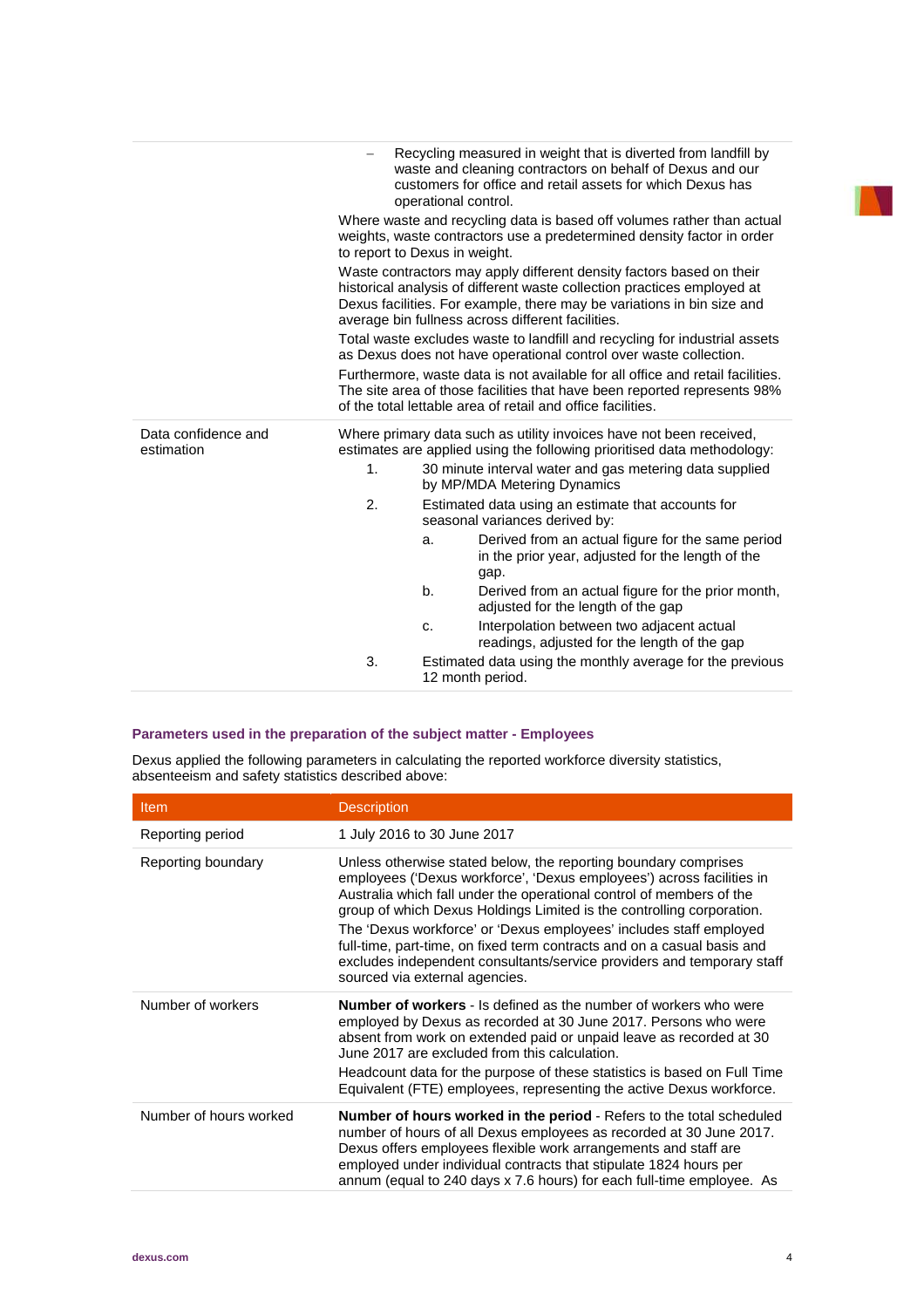|                                                  | personal injury.<br>The system of rules applied in recording and reporting accident<br>statistics include Australian Standard 1885.1 1990, Workplace injury                                                                       |  |  |
|--------------------------------------------------|-----------------------------------------------------------------------------------------------------------------------------------------------------------------------------------------------------------------------------------|--|--|
| Work health & safety<br>definitions              | Work health and safety (WH&S) incidents account for all recorded<br>incidents pertaining to Dexus employees and includes contractors<br>employed directly by Dexus. All reported incidents in FY17 related to                     |  |  |
|                                                  | Number of workers – as defined above                                                                                                                                                                                              |  |  |
|                                                  | Where:                                                                                                                                                                                                                            |  |  |
|                                                  |                                                                                                                                                                                                                                   |  |  |
|                                                  | $AR = \frac{number\ of\ Sick\ and\ Carers\ Leave\ days}{number\ of\ workers}$                                                                                                                                                     |  |  |
| Absentee Rate                                    | <b>Absentee Rate (AR)</b> – the number of sick leave and carers leave days<br>per full time equivalent workers employed is calculated as follows:                                                                                 |  |  |
|                                                  | of non-executive directors defined above who identify themselves as<br>female                                                                                                                                                     |  |  |
|                                                  | <b>Number of non-executive directors</b> – The total number of non-<br>executive directors of Dexus Holdings Limited as recorded at 30 June<br>2017<br><b>Number of female non-executive directors</b> $-$ A subset of the number |  |  |
|                                                  | Where:                                                                                                                                                                                                                            |  |  |
|                                                  | total number of non executive directors                                                                                                                                                                                           |  |  |
|                                                  | Female non executive direcors (%)<br>number of female non executive directors                                                                                                                                                     |  |  |
| Percentage of female non-<br>executive directors | The percentage of female non-executive directors is calculated as<br>follows:                                                                                                                                                     |  |  |
|                                                  | managers defined above who identify themselves as female                                                                                                                                                                          |  |  |
|                                                  | with a 'Senior Management team' corporate title as defined above<br><b>Number of female workers</b> $-$ A subset of the number of senior                                                                                          |  |  |
|                                                  | <b>Number of senior managers</b> $-$ A subset of the total number of workers                                                                                                                                                      |  |  |
|                                                  | Where:                                                                                                                                                                                                                            |  |  |
|                                                  | $=\frac{number\ of\ female\ senior\ managers}{total\ number\ of\ senior\ managers}$                                                                                                                                               |  |  |
|                                                  | follows:<br>Females in senior management (%)                                                                                                                                                                                      |  |  |
|                                                  | General Manager and Senior Manager.<br>The percentage of females in senior management is calculated as                                                                                                                            |  |  |
|                                                  | positions with a corporate title of Executive Director, Executive General<br>Manager, Group General Manager, Regional General Manager,                                                                                            |  |  |
| Percentage of females in<br>senior management    | 'Senior Management team' includes executive management and senior<br>management positions within the Dexus workforce, specifically                                                                                                |  |  |
|                                                  | defined above who identify themselves as female                                                                                                                                                                                   |  |  |
|                                                  | <b>Number of workers</b> $-$ as defined above<br><b>Number of female workers</b> $-$ A subset of the number of workers                                                                                                            |  |  |
|                                                  | Where:                                                                                                                                                                                                                            |  |  |
|                                                  | Female employees $(\%) = \frac{number\ of\ female\ workers}{total\ number\ of\ workers}$                                                                                                                                          |  |  |
| employees                                        | calculated as follows:                                                                                                                                                                                                            |  |  |
| Percentage of female                             | The percentage of female full time equivalent workers employed is                                                                                                                                                                 |  |  |
|                                                  | Dexus does not track employee working hours and staff do not engage<br>in overtime or shift work, Dexus has defined the 'number of hours<br>worked' as 1824 hours per annum per full-time employee.                               |  |  |

**TEN**